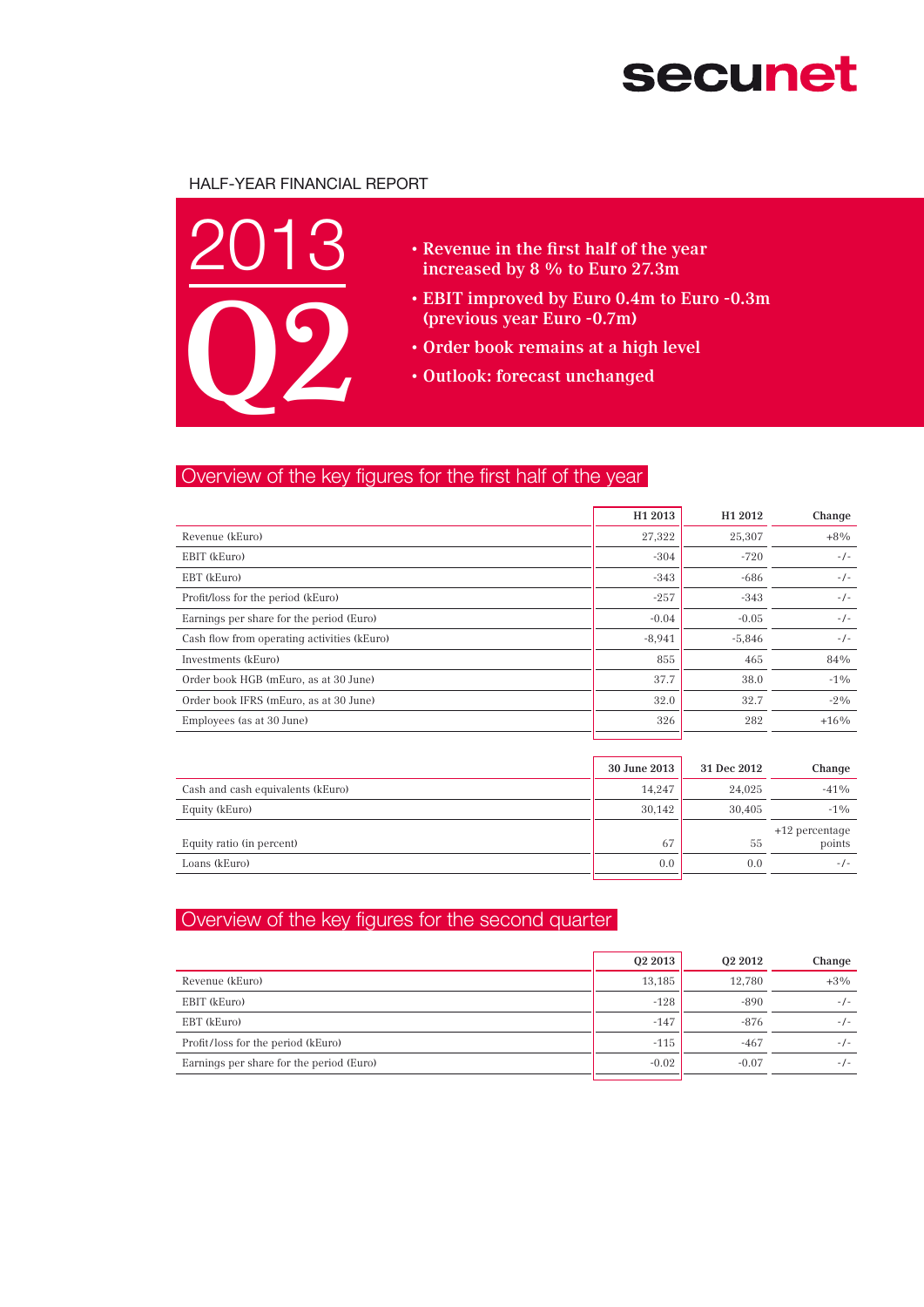## The secunet share

| Reuters     | YSNG.DE      |
|-------------|--------------|
| Bloomberg   | YSN          |
| WKN         | 727650       |
| <b>ISIN</b> | DE0007276503 |

|                              | 30 June 2013         | 30 June 2012         |
|------------------------------|----------------------|----------------------|
| Price (Euro)                 | 13.90                | 10.79                |
| Number of shares             | 6,500,000            | 6,500,000            |
| Market capitalisation (Euro) | 90,350,000           | 70,135,000           |
| 52W high/low (Euro)          | H: 14.05/<br>L: 9.80 | H: 12.49/<br>L: 8.50 |
|                              |                      |                      |
|                              | H1 2013              | H <sub>1</sub> 2012  |
| Average daily trading volume | 604                  | 1,352                |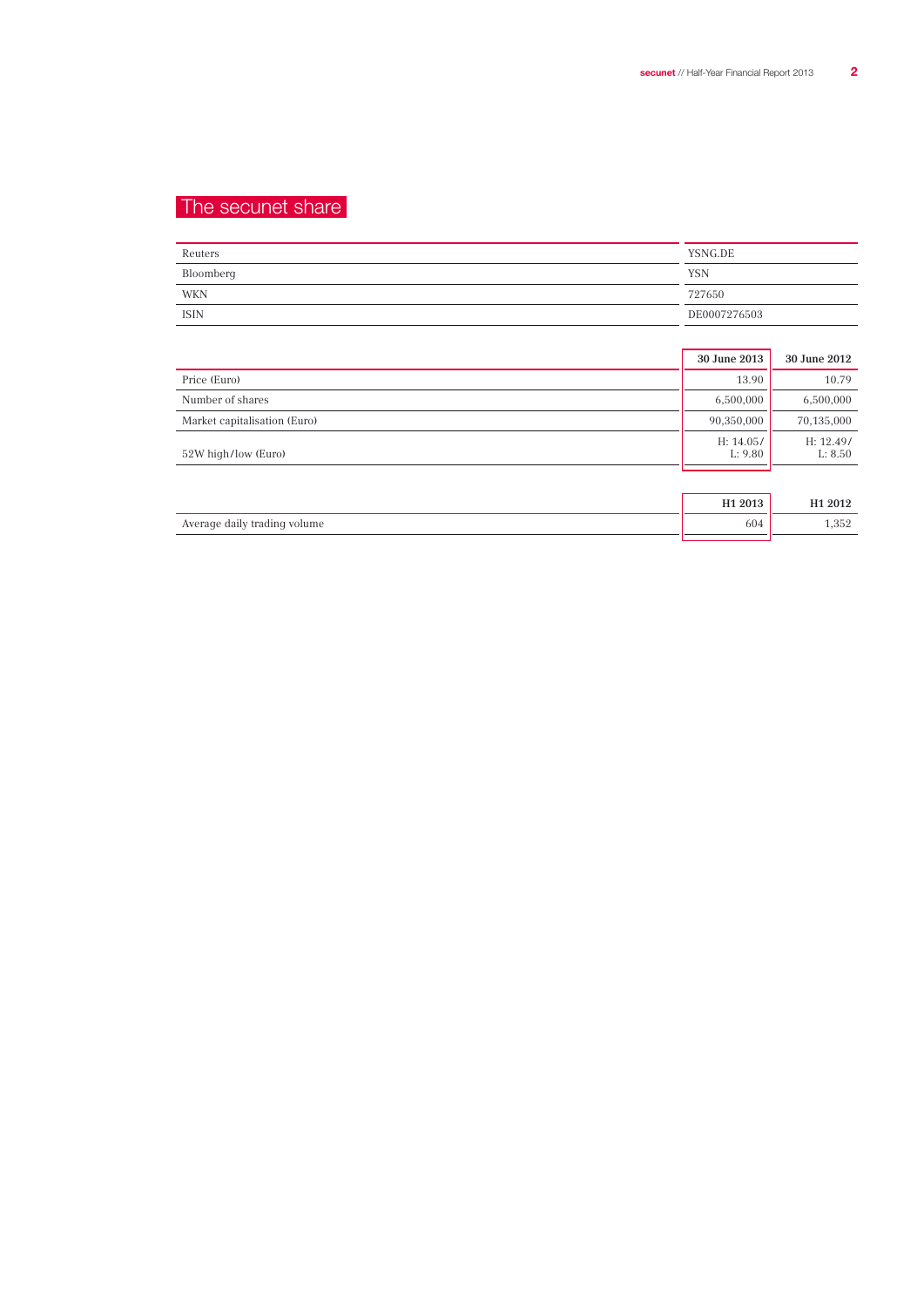## Interim Group Management Report for the first half of 2013

### Revenue performance

In the first half of 2013, the revenue of the secunet Group has increased by 8% compared with the previous year, from Euro 25.3m to Euro 27.3m.

The Public Sector and the Business Sector have both contributed to the increase in revenue. The revenue from the Business Sector, which offers IT security for companies in the private sector, has increased sharply.

#### Results of operations

The earnings before interest and taxes (EBIT) of the secunet Group for the period from January to June 2013 totalled Euro -0.3m. Compared with the previous year's value of Euro -0.7m, this represents an improvement of Euro 0.4m.

Broken down, the following developments have contributed to this result:

The cost of sales rose by 2% from Euro 21.4m in the first six months of 2012 to Euro 21.8m in the first six months of 2013, and therefore increased at a disproportionately low rate compared with revenue. This was essentially due to a reduced merchandise expense ratio.

Compared with the first half of 2012, selling expenses increased by 44% from Euro 2.9m to Euro 4.1m. The reason for the significant increase is essentially the implementation of the restructuring of the internal organisation of secunet, effective since January 2013. This optimisation of the organisation is targeted at strengthening the product and distribution channel. The increased employee numbers in the areas of distribution and product and portfolio management due to internal restructuring and new appointments leads to higher expenses.

In the first half of 2013, the general administrative costs stood at Euro 1.7m, and so were slightly lower than the level of the previous year (-1%).

Compared to the previous year, the financial result declined from kEuro 34 to kEuro -39, essentially caused by a decline in interest income. Earnings before tax totalled Euro -0.3m in the first half of 2013; in the first half of the previous year this was Euro -0.7m. Due to the formation of deferred taxes, tax income in the amount of Euro 0.1m was generated in the current reporting period, compared to Euro 0.3m in the first six months of 2012.

Earnings for the period after tax therefore totalled Euro -0.26m in the first half of 2013, compared with Euro -0.34m in the same period of the previous year. Earnings per share for the first six months of the year improved slightly from Euro -0.05 to Euro -0.04.

#### Segment reporting

Since the beginning of 2013, secunet has optimised its target group-oriented organisation. Supervision of authorities, other public customers and international organisations is dealt with by the Public Sector business unit, while the Business Sector business unit addresses the IT security issues affecting companies in the private sector. Within the two new business units, the former High Security and Government business units (Public Sector) and the Business Security and Automotive Security business units (Business Sector) have been merged. Furthermore, the Support department which was located in the former Business Sector business unit has been affiliated to the Public Sector.

The Public Sector business unit increased revenue by 4% from Euro 19.3m in the first half of 2012 to Euro 20.1m in the current reporting period. The product portfolio in the Public Sector includes the High Security solutions based on the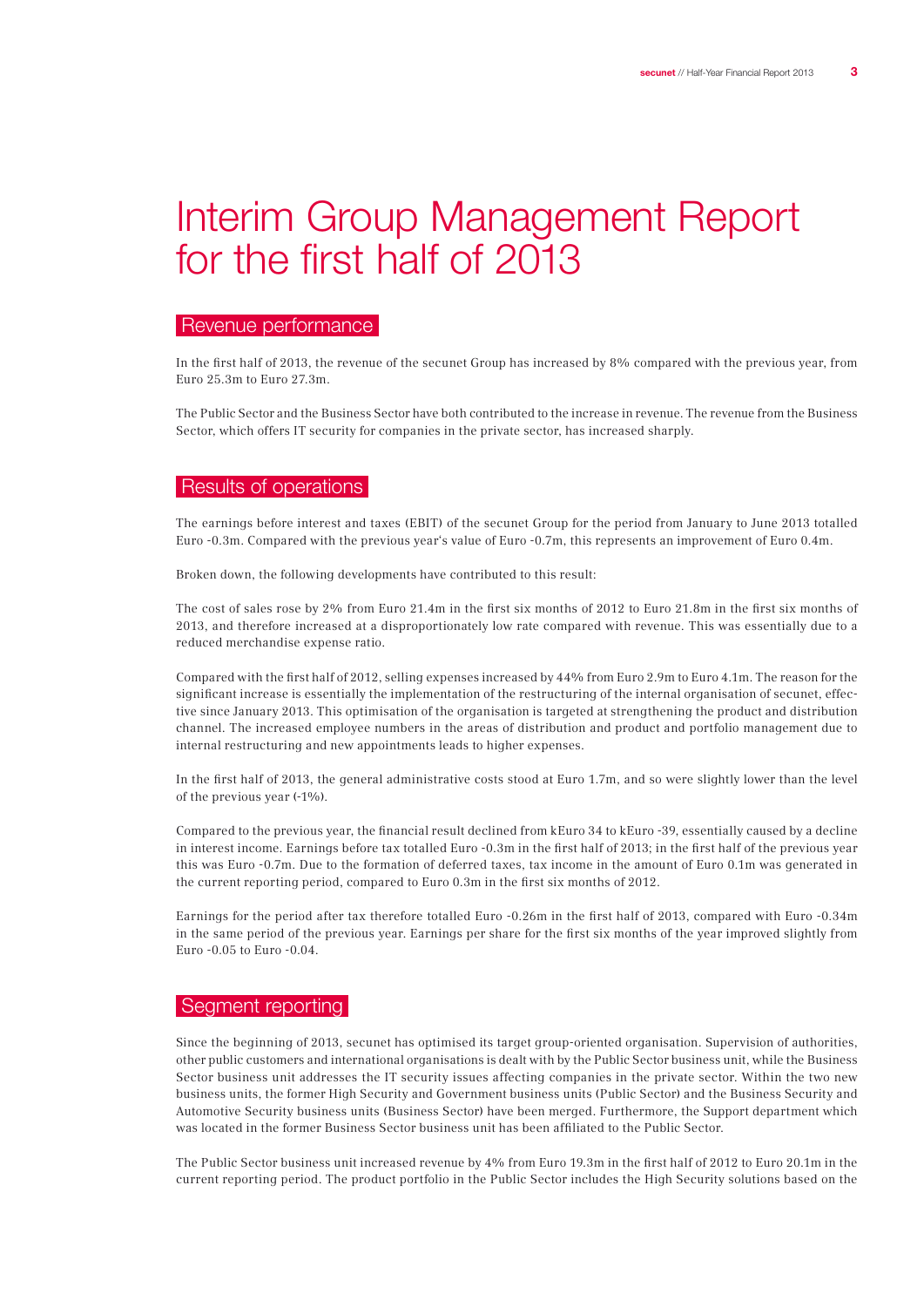SINA product range, as well as IT security solutions and consulting for eGovernment, authorities and international organisations. The portfolio also includes biometric identification systems for ID and Border Control, among other purposes. The Public Sector contributed 74% of the Group revenue in the first six months of 2013. The EBIT in the Public Sector business unit totalled kEuro -76 (previous year kEuro -641).

The Business Sector business unit provides IT security consulting and solutions for companies in the private sector. The specific industry requirements of vehicle manufacturers and suppliers are also addressed by the Automotive Security area. The Business Sector business unit increased revenue by 21% from Euro 6.0m in the first half of 2012 to Euro 7.2m in the current reporting period. The proportion of the Group revenue rose from 24% in the first half of 2012 to 26% in the current reporting period. The Business Sector business unit generated an EBIT in the amount of kEuro -229 in the first six months of 2013, compared to kEuro -122 in the same period of the previous year.

#### Assets and financial position

The following items on the balance sheet show a significant change compared to the figure as at 31 December 2012:

- Other provisions decreased by 50% or Euro 3.4m. The main reason for this is the payment of the variable salary components to the employees of secunet Security Networks AG.
- The trade receivables declined by Euro 2.9m or 15%. Compared to the state of affairs at the end of 2012, a large proportion of invoices have been settled.
- Trade payables also fell, by Euro 4.8m or 66%, as did other short-term liabilities, by Euro 2.9m or 67%. Just like the receivables, there was a considerable backlog of supplier invoices at the end of the year, which were paid. Value-added tax liabilities were also settled.
- The stock-in-trade increased by Euro 1.5m or 60%. This was largely due to suppliers' minimum purchasing volumes for individual products.
- As a result of these changes, the amount of cash was reduced by Euro 9.8m or 41%.

secunet has not taken out any loans and has an unchanged debt/equity ratio of 0%.

#### Cash flow

Cash flow from operating activities was Euro -8.9m in the first six months of 2013 compared with Euro -5.8m in the same half-year period in the previous year. This higher negative cash flow was caused essentially by the following factors: compared to the first half of 2012, more receivables were settled by customers (effect: Euro 1.5m), more materials were stocked (effect: Euro -0.9m), a higher amount of reserves was dissolved (effect: Euro -2.2m) and more payables were settled (effect: Euro -2.9m).

Funds amounting to Euro 0.9m were spent on investment activity in the first half of 2013. This corresponds to an increase of Euro 0.4m compared to the first six months of 2012.

This results in a total decrease in financial funds of Euro 9.8m in the first half of 2013. Liquid funds as at 30 June 2013 were therefore Euro 14.2m.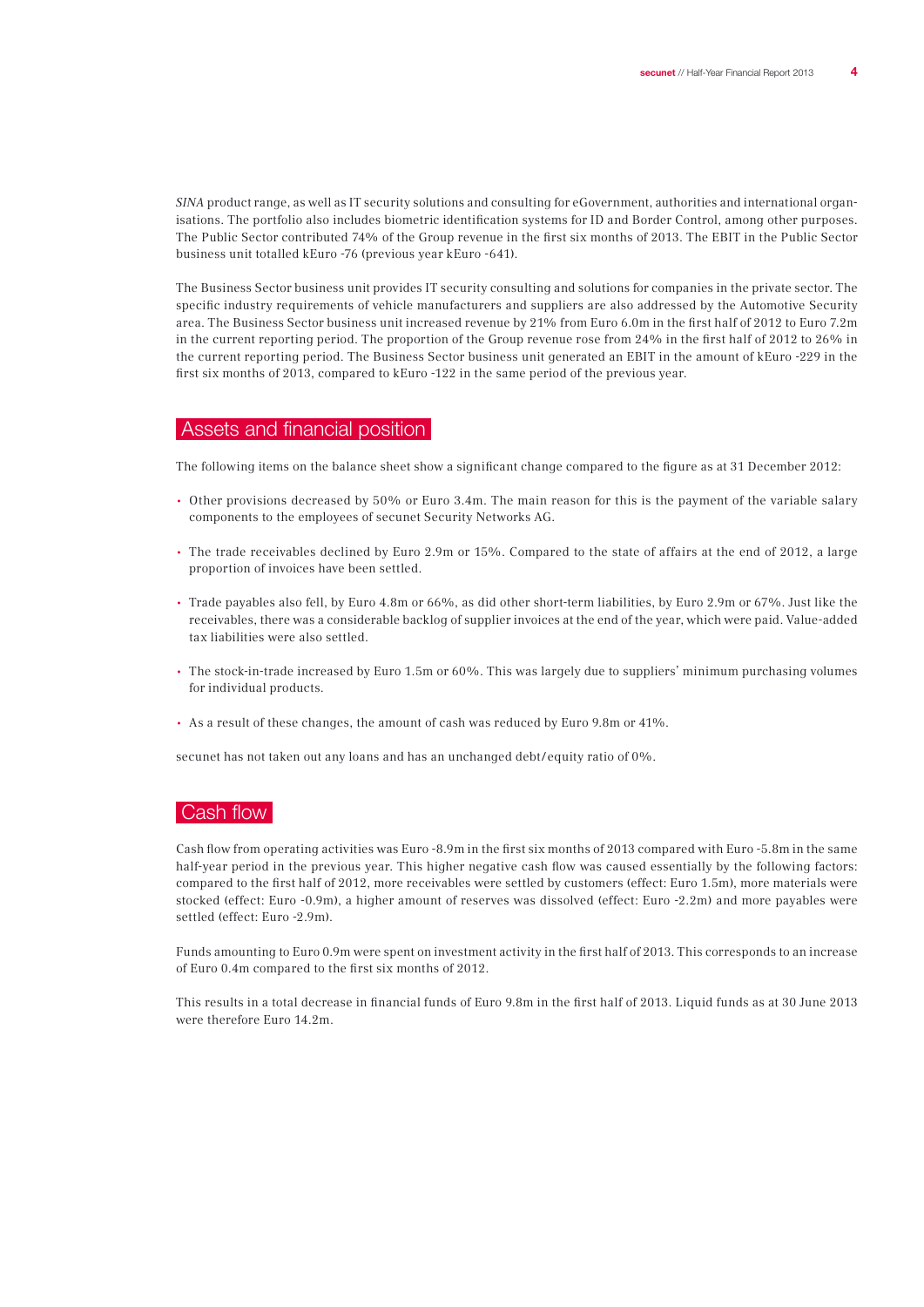## **Investments**

In the first six months of 2013, secunet invested a total of kEuro 855. This is an increase of 84% compared to the first six months of the previous year (kEuro 465). secunet invested primarily in new acquisitions and the replacement of hardware, software and other operating equipment.

## Employees

As at 30 June 2013, the number of secunet Group employees totalled 326. Compared to the figure on the same reporting date of the previous year, this means an increase in employee numbers of 44 individuals or 16%. The appointments were made primarily in the areas of Consulting, Development and Sales and were a consequence of the growing demand for products and solutions from secunet and the related high level of capacity utilisation.

## Order book

The secunet Security Networks AG order book measured according to the HGB totalled Euro 37.7m as at 30 June 2013 and stood 1% below the value for the same reporting date of the previous year (Euro 38.0m). The order book according to IFRS totalled Euro 32.0m at the end of the first half of 2013, compared with Euro 32.7m in the previous year. The difference between HGB and IFRS reporting results from the fact that, according to the IFRS provisions on realising revenue, any consultancy services not yet charged but already provided must be included in revenue.

#### **Outlook**

Compared with the time the 2012 Annual Financial Statements were prepared (March 2013), the estimates concerning demand and sales potentials made by the Management Board of secunet Security Networks AG are unchanged. The current discussion about information security confirms the relevance of the portfolio of solutions and services that secunet has been offering to both authorities and private companies for a number of years. The Management Board is therefore maintaining the outlook for 2013: A moderate revenue increase with earnings before interest and tax (EBIT) remaining at the same level as the previous year is anticipated.

### Forward-looking statements

This six-month report contains statements regarding the future performance of secunet Security Networks AG and economic and political developments. These statements are opinions that we have formed based on the information currently available to us. Should the assumptions on which these statements are based not be applicable or should further risks arise, the actual results may deviate from the results currently expected. We cannot therefore offer any guarantee as to the accuracy of these statements.

Essen, 5 August 2013

Dr Rainer Baumgart Willem Bulthuis Thomas Pleines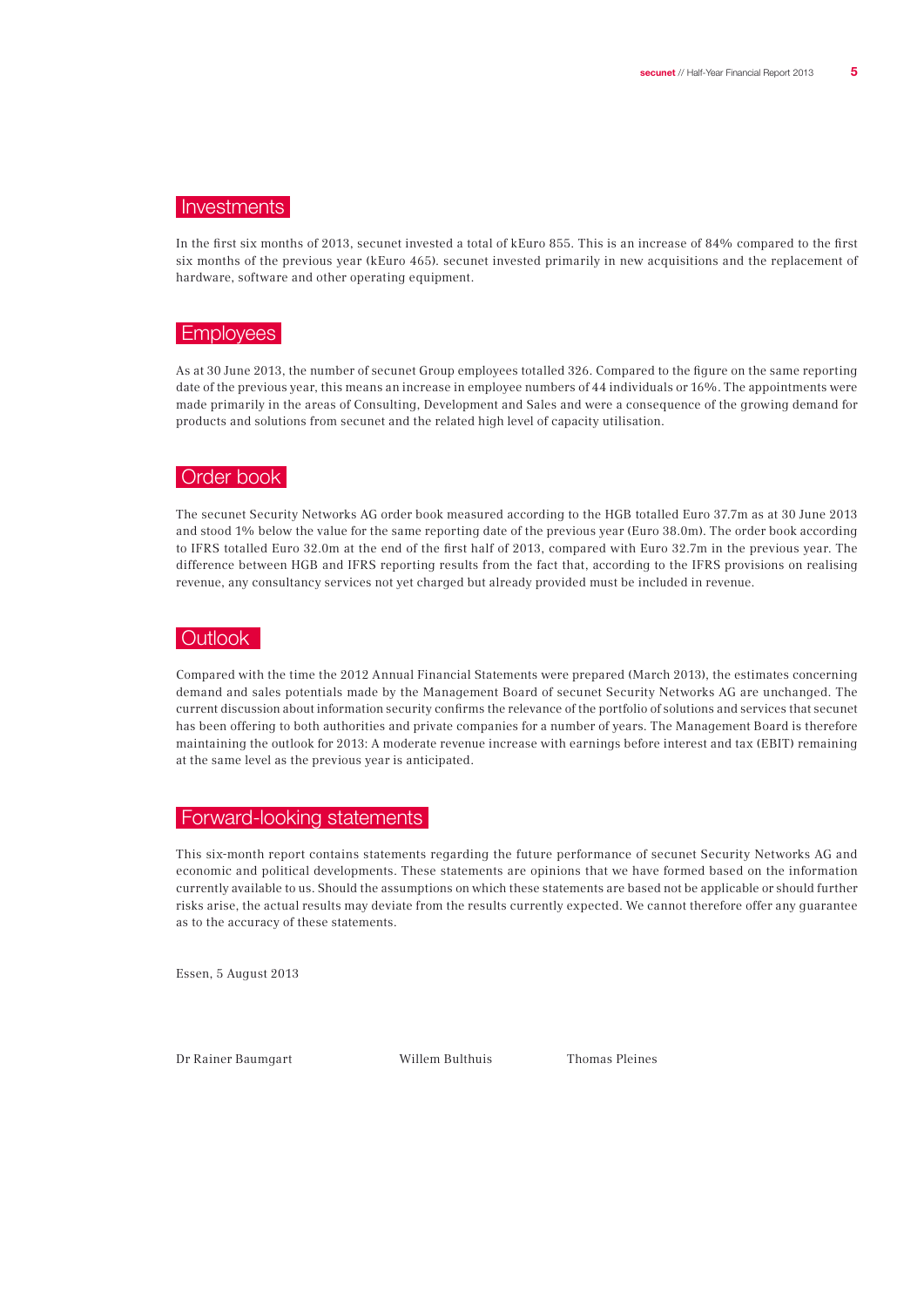## Condensed consolidated interim financial statements for the first half of 2013

OF SECUNET SECURITY NETWORKS Aktiengesellschaft

## Consolidated balance sheet

(IFRS) as at 30 June 2013

| <b>Assets</b><br>in Euro      | 30 June 2013  | 31 Dec 2012   |
|-------------------------------|---------------|---------------|
| <b>Current assets</b>         |               |               |
| Cash and cash equivalents     | 14,247,356.43 | 24,024,789.75 |
| Trade receivables             | 16,551,168.27 | 19,476,300.11 |
| Intercompany financial assets | 901,328.87    | 1,326,982.95  |
| Inventories                   | 3,860,377.78  | 2,333,899.73  |
| Other current assets          | 253,326.81    | 401,237.54    |
| Income tax receivables        | 631,312.00    | 0.00          |
| Total current assets          | 36,444,870.16 | 47,563,210.08 |
|                               |               |               |
| Non-current assets            |               |               |
| Property, plant and equipment | 2,002,420.65  | 1,743,094.00  |
| Intangible assets             | 103,436.00    | 101,154.00    |
| Goodwill                      | 2,950,000.00  | 2,950,000.00  |
| Other financial assets        | 2,489,257.37  | 2,436,754.41  |
| Deferred taxes                | 1,019,889.49  | 774,323.92    |
| Total non-current assets      | 8,565,003.51  | 8,005,326.33  |
|                               |               |               |
| <b>Total assets</b>           | 45,009,873.67 | 55,568,536.41 |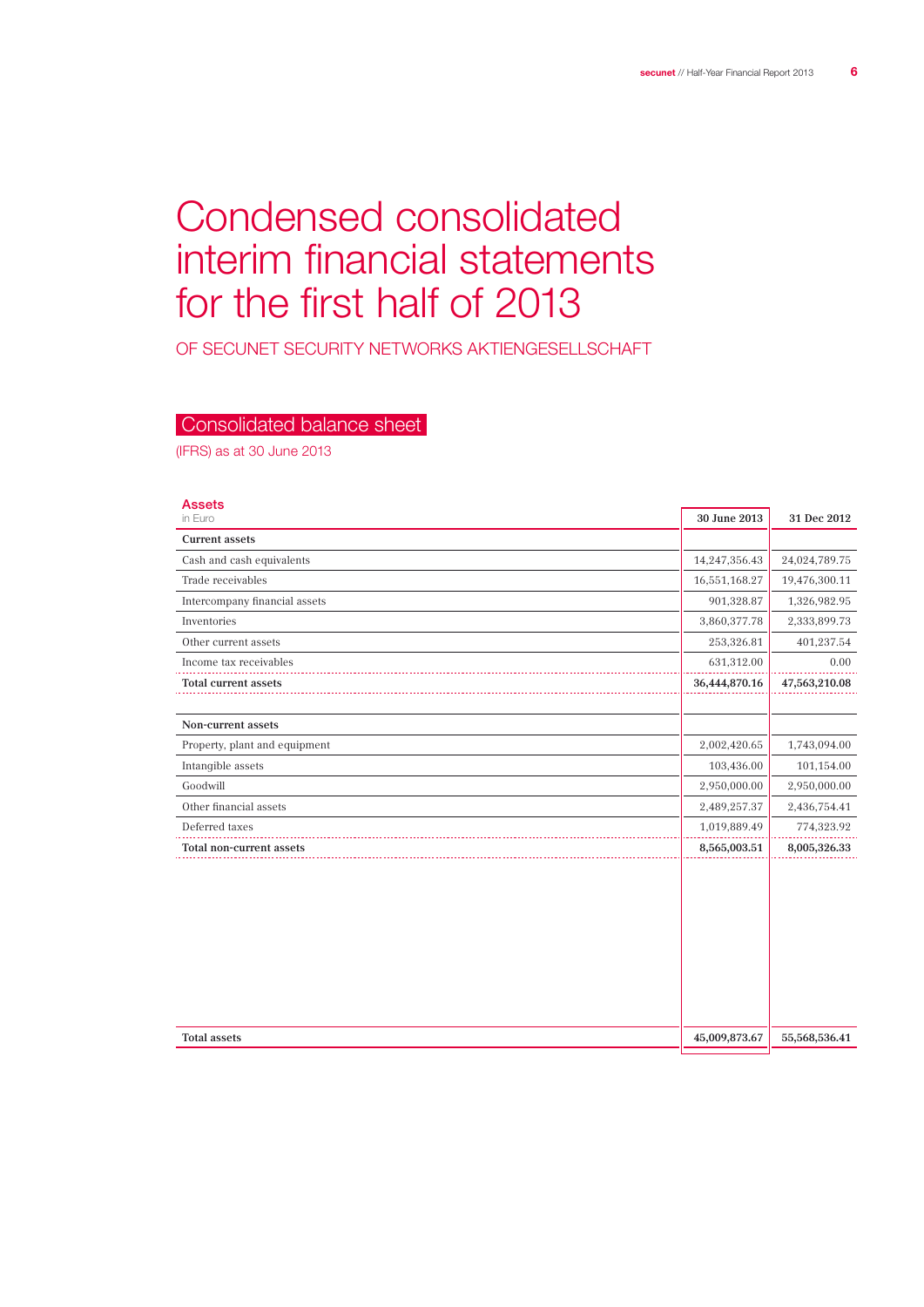| <b>Liabilities</b><br>in Euro               | 30 June 2013  | 31 Dec 2012   |
|---------------------------------------------|---------------|---------------|
| <b>Current liabilities</b>                  |               |               |
| Trade accounts payable                      | 2,494,532.37  | 7,329,061.86  |
| Intercompany payables                       | 0.00          | 137,296.30    |
| Other provisions                            | 3,421,214.25  | 6,840,866.10  |
| Income tax liabilities                      | 371,098.56    | 371,098.56    |
| Other current liabilities                   | 1,406,865.77  | 4,287,715.55  |
| Deferred income                             | 2,455,763.32  | 1,796,008.52  |
| <b>Total current liabilities</b>            | 10,149,474.27 | 20,762,046.89 |
|                                             |               |               |
| <b>Non-current liabilities</b>              |               |               |
| Deferred taxes                              | 600,208.52    | 440,891.55    |
| Provisions for pensions                     | 4,020,921.00  | 3,862,617.00  |
| Other provisions                            | 97,353.00     | 97,353.00     |
| <b>Total non-current liabilities</b>        | 4,718,482.52  | 4,400,861.55  |
|                                             |               |               |
| Equity                                      |               |               |
| Share capital                               | 6,500,000.00  | 6,500,000.00  |
| Capital reserves                            | 21,922,005.80 | 21,922,005.80 |
| Treasury shares                             | $-103,739.83$ | $-103,739.83$ |
| Group profit/loss carryforward              | 2,953,060.90  | $-734,266.79$ |
| Group profit/loss                           | $-257,184.54$ | 3,687,327.69  |
| Accumulated other comprehensive income/loss | $-872,225.45$ | $-865,698.90$ |
| <b>Total equity</b>                         | 30,141,916.88 | 30,405,627.97 |
|                                             |               |               |
| <b>Total liabilities</b>                    | 45,009,873.67 | 55,568,536.41 |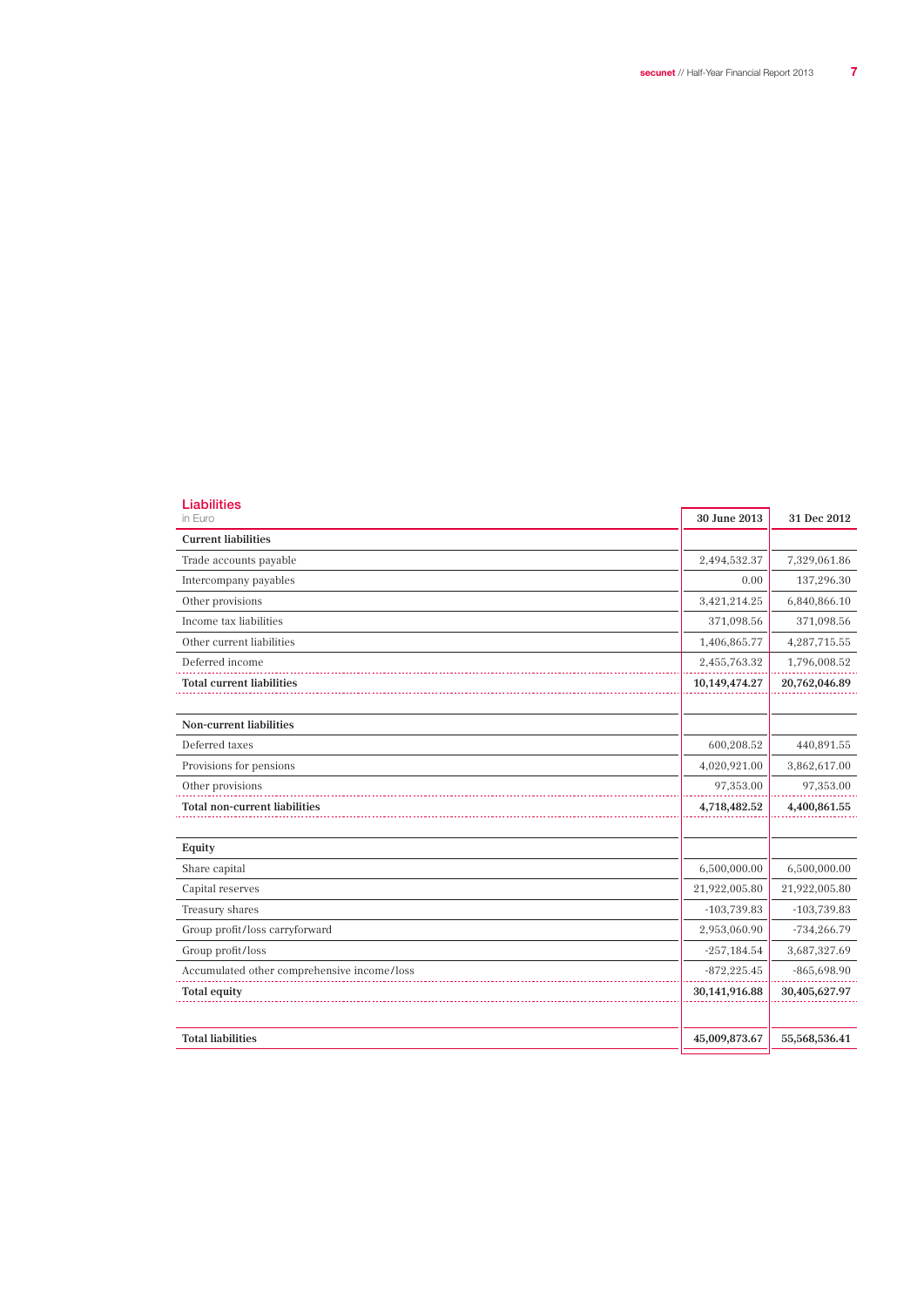## Consolidated income statement

(IFRS) for the period 1 January 2013 to 30 June 2013

| in Euro                                                          | $1$ Apr-<br>30 June 2013 | $1$ Apr-<br>30 June 2012<br>adjusted | $1 Jan-$<br>30 June 2013 | $1 Jan-$<br>30 June 2012<br>adjusted |
|------------------------------------------------------------------|--------------------------|--------------------------------------|--------------------------|--------------------------------------|
| Revenue                                                          | 13, 185, 228.05          | 12,780,492.27                        | 27,321,858.88            | 25,306,654.94                        |
| Cost of sales                                                    | $-10,236,576.85$         | $-11,463,299.00$                     | $-21,786,319.85$         | $-21,427,535.82$                     |
| Gross profit on sales                                            | 2,948,651.20             | 1,317,193.27                         | 5,535,539.03             | 3,879,119.12                         |
|                                                                  |                          |                                      |                          |                                      |
| Selling expenses                                                 | $-2,179,674.80$          | $-1,376,664.08$                      | $-4,132,253.18$          | $-2,865,138.12$                      |
| R&D expenses                                                     | $-8,375.41$              | 0.00                                 | 1,239.47                 | 0.00                                 |
| General administration costs                                     | $-888,813.94$            | $-830,878.25$                        | $-1,710,605.24$          | $-1,733,631.29$                      |
| Other operating expenses                                         | 256.31                   | 0.00                                 | 1,768.98                 | 0.00                                 |
| Earnings from operating activities                               | $-127,956.64$            | -890,349.06                          | $-304,310.94$            | $-719,650.29$                        |
|                                                                  |                          |                                      |                          |                                      |
| Earnings before interest and income tax                          | $-127,956.64$            | $-890,349.06$                        | $-304,310.94$            | $-719,650.29$                        |
|                                                                  |                          |                                      |                          |                                      |
| Interest income                                                  | 12,561.42                | 37,723.22                            | 24, 122. 78              | 80,594.80                            |
| Interest expense                                                 | $-31,680.96$             | $-23,175.62$                         | $-63,057.99$             | $-46,630.76$                         |
| Earnings before tax                                              | $-147,076.18$            | $-875,801.46$                        | $-343,246.15$            | $-685,686.25$                        |
|                                                                  |                          |                                      |                          |                                      |
| Income taxes                                                     | 32,060.22                | 409,298.28                           | 86,061.61                | 343,078.31                           |
| Group profit/loss for the period                                 | $-115,015.96$            | $-466,503.18$                        | $-257,184.54$            | $-342,607.94$                        |
|                                                                  |                          |                                      |                          |                                      |
| Earnings per share (diluted and undiluted)                       | $-0.02$                  | $-0.07$                              | $-0.04$                  | $-0.05$                              |
| Average number of shares outstanding (diluted, undiluted, units) | 6,469,502                | 6,469,502                            | 6,469,502                | 6,469,502                            |
|                                                                  |                          |                                      |                          |                                      |

## Consolidated statement of comprehensive income

(IFRS) or the period 1 January 2013 to 30 June 2013

| in Euro                                                                       | $1$ Apr-<br>30 June 2013 | $1$ Apr-<br>30 June 2012 | $1 Jan-$<br>30 June 2013 | $1 Jan-$<br>30 June 2012 |
|-------------------------------------------------------------------------------|--------------------------|--------------------------|--------------------------|--------------------------|
| Group profit/loss for the period                                              | $-115.015.96$            | $-466.503.18$            | $-257.184.54$            | $-342,607.94$            |
| Items that can be transferred to the income statement                         |                          |                          |                          |                          |
| Currency conversion differences<br>(change not recognised in profit and loss) | $-1.772.55$              | $-5.388.16$              | $-6.526.55$              | 1.925.14                 |
| Comprehensive income/loss                                                     | $-116,788.51$            | $-471.891.34$            | $-263.711.09$            | $-340.682.80$            |
|                                                                               |                          |                          |                          |                          |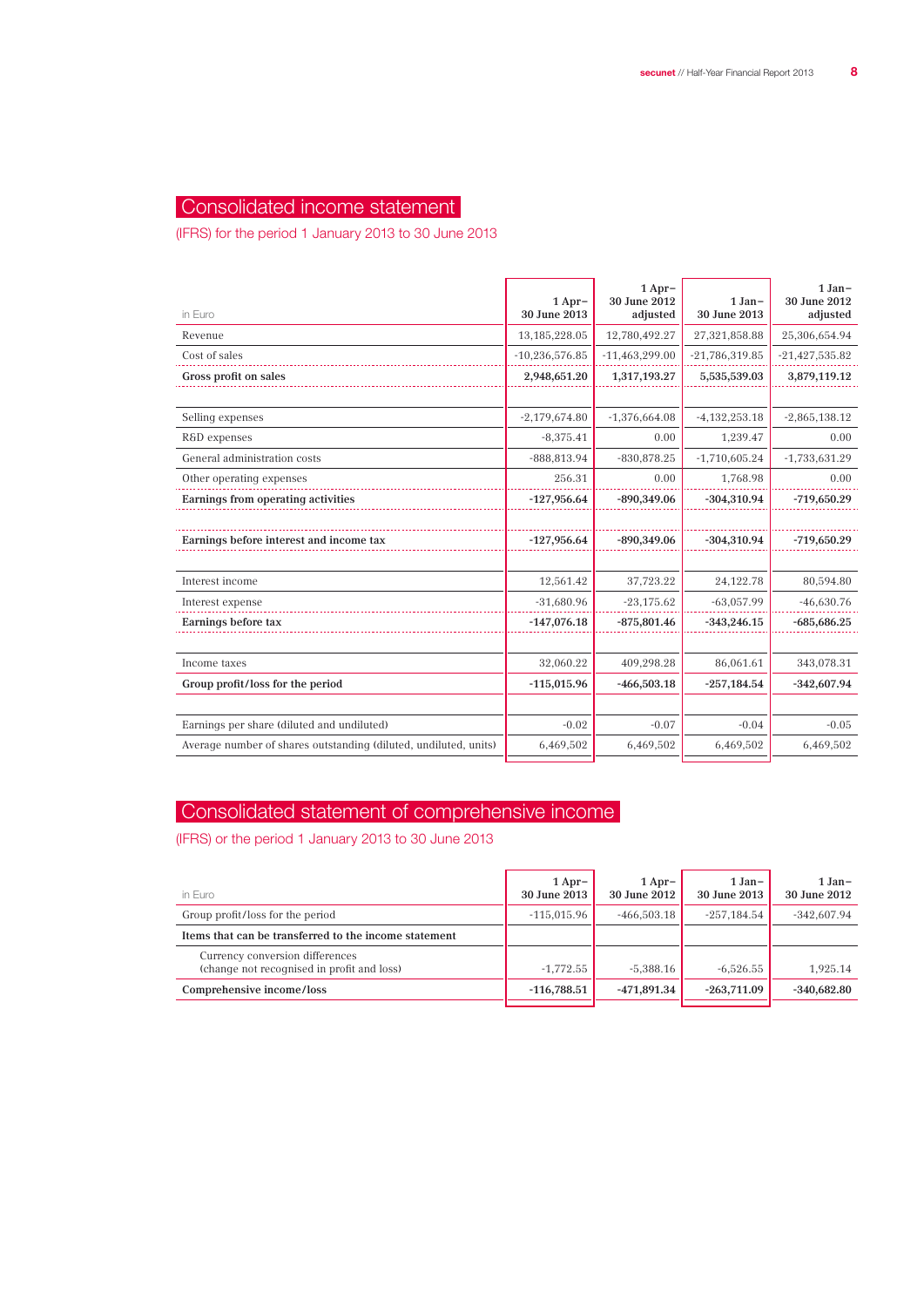## Consolidated Cash flow Statement

(IFRS) for the period 1 January 2013 to 30 June 2013

| in Euro                                                                                       | $1 Jan-$<br>30 June 2013 | $1 Jan-$<br>30 June 2012<br>adjusted |
|-----------------------------------------------------------------------------------------------|--------------------------|--------------------------------------|
| Cash flow from operating activities                                                           |                          |                                      |
| Group earnings before tax (EBT) for the period                                                | $-343,246.15$            | $-685,686.25$                        |
| Depreciation and amortisation of tangible and intangible fixed assets                         | 539,461.21               | 513,566.42                           |
| Change in provisions                                                                          | $-3,322,391.85$          | $-1,103,476.50$                      |
| Book gains/losses (net) on the sale of intangible assets and of property, plant and equipment | $-1,768.98$              | 0.00                                 |
| Interest result                                                                               | 38,935.21                | $-33,964.04$                         |
| Change in receivables, other assets and prepaid expenses                                      | 1,972,155.15             | 638,052.42                           |
| Change in payables and deferred income                                                        | $-7,192,984.21$          | $-4,162,898.82$                      |
| Tax paid                                                                                      | $-631,498.99$            | $-1,011,659.73$                      |
| Cash from operating activities                                                                | $-8,941,338.61$          | $-5,846,066.50$                      |
|                                                                                               |                          |                                      |
| Cash flow from investing activities                                                           |                          |                                      |
| Purchase of intangible assets and of property, plant and equipment                            | $-802,352.86$            | $-412,775.42$                        |
| Proceeds from the sale of intangible assets and of property, plant and equipment              | 3,051.98                 | 0.00                                 |
| Purchase of financial assets                                                                  | $-52,502.96$             | $-52,502.96$                         |
| <b>Cash from investment activities</b>                                                        | $-851,803.84$            | $-465,278.38$                        |
|                                                                                               |                          |                                      |
| Cash flow from financing activities                                                           |                          |                                      |
| Interest received                                                                             | 24,122.78                | 80,594.80                            |
| Interest paid                                                                                 | $-2,013.99$              | $-1,571.76$                          |
| Cash generated from financing activities                                                      | 22,108.79                | 79,023.04                            |
| Effects of exchange rate changes on cash and cash equivalents                                 | $-6,399.66$              | 1,946.75                             |
| Changes in cash and cash equivalents                                                          | $-9,777,433.32$          | $-6,230,375.09$                      |
| Cash and cash equivalents at the beginning of the period                                      | 24,024,789.75            | 17,636,344.27                        |
| Cash and cash equivalents at the end of the period                                            | 14,247,356.43            | 11,405,969.18                        |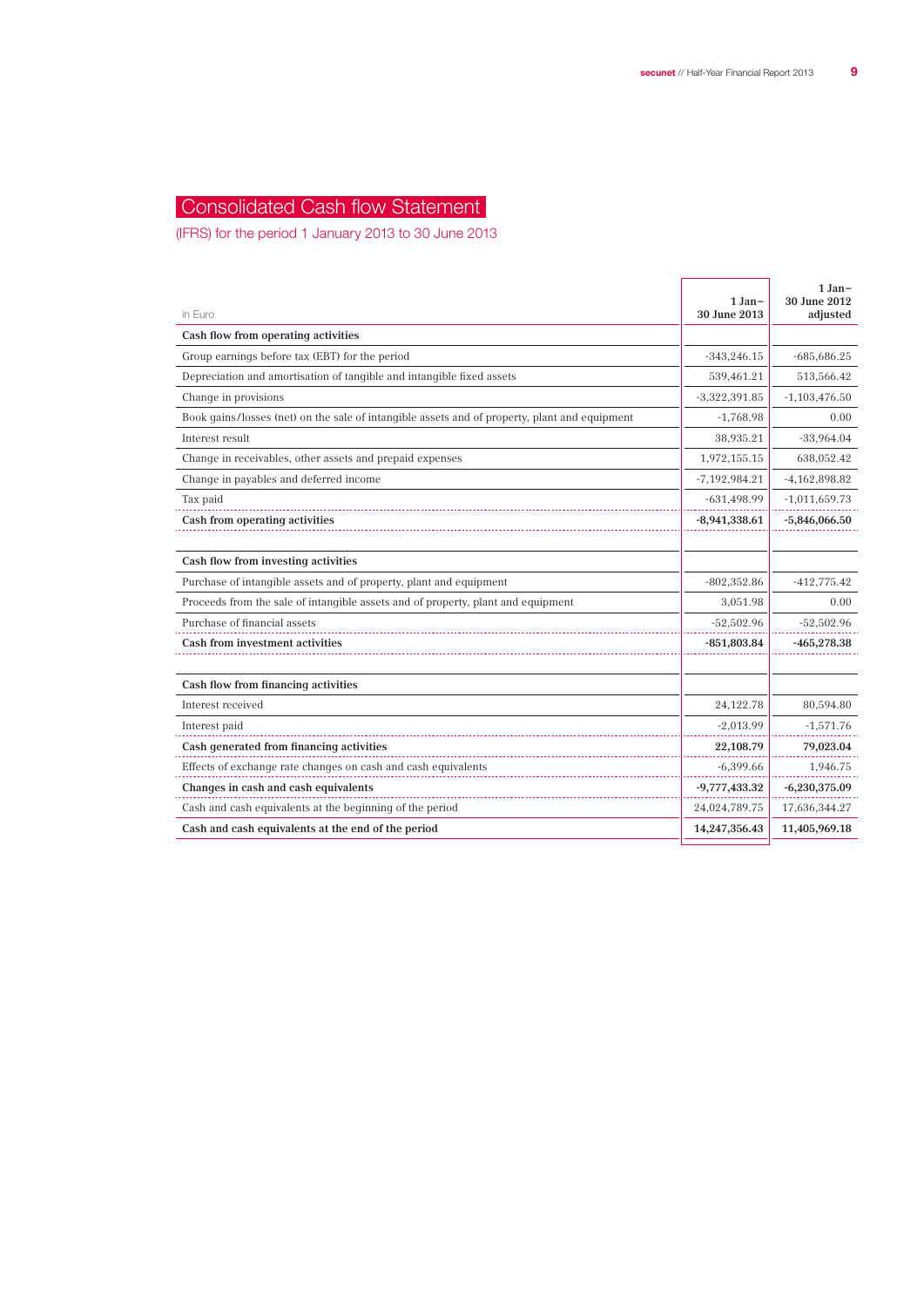## Consolidated Statement of changes in equity

(IFRS) for the period from 1 January 2012 to 30 June 2013

|                                                          |                         |                            |                    |                                                   | <b>Accumulated other</b><br>comprehensive income/loss          |                   |                                                                   |               |
|----------------------------------------------------------|-------------------------|----------------------------|--------------------|---------------------------------------------------|----------------------------------------------------------------|-------------------|-------------------------------------------------------------------|---------------|
|                                                          |                         |                            |                    |                                                   | Items that cannot be<br>transferred to the income<br>statement |                   | Items that<br>can be<br>transferred<br>to the income<br>statement |               |
| in Euro                                                  | <b>Share</b><br>capital | Capital<br>reserves        | Treasury<br>shares | <b>Net</b><br>accumulated<br>profit and<br>losses | Actuarial<br>qains and<br>losses                               | Deferred<br>taxes | Miscel-<br>laneous                                                | Total         |
| Equity at 31 Dec 2011                                    | 6,500,000.00            | 21,922,005.80              | $-103,739.83$      | $-734,266.79$                                     | 86,877.00                                                      | $-28,043.89$      | $-8,113.04$                                                       | 27,634,719.25 |
| Group loss<br>1 Jan-30 June 2012                         |                         |                            |                    | $-342,607.94$                                     | 0.00                                                           | 0.00              | 0.00                                                              | $-342,607.94$ |
| Other comprehensive<br>income/loss<br>1 Jan-30 June 2012 |                         |                            |                    | 0.00                                              | 0.00                                                           | 0.00              | 1,925.14                                                          | 1,925.14      |
| Equity at 30 June 2012                                   | 6,500,000.00            | 21,922,005.80              | $-103,739.83$      | $-1,076,874.73$                                   | 86,877.00                                                      | $-28,043.89$      | $-6,187.90$                                                       | 27,294,036.45 |
| Group profit<br>1 July-31 Dec 2012                       |                         |                            |                    | 4,029,935.63                                      | 0.00                                                           | 0.00              | 0.00                                                              | 4,029,935.63  |
| Other comprehensive<br>income/loss<br>1 July-31 Dec 2012 |                         |                            |                    | 0.00                                              | $-1,360,490.00$                                                | 439, 166. 17      | 2,979.72                                                          | $-918,344.11$ |
| Equity at 31 Dec 2012                                    |                         | 6,500,000.00 21,922,005.80 | $-103,739.83$      | 2,953,060.90                                      | $-1,273,613.00$                                                | 411,122.28        | $-3,208.18$                                                       | 30,405,627.97 |
| Group loss<br>1 Jan-30 June 2013                         |                         |                            |                    | $-257,184.54$                                     | 0.00                                                           | 0.00              | 0.00                                                              | $-257,184.54$ |
| Other comprehensive<br>income/loss<br>1 Jan-30 June 2013 |                         |                            |                    | 0.00                                              | 0.00                                                           | 0.00              | $-6,526.55$                                                       | $-6,526.55$   |
| Equity at 30 June 2013                                   | 6,500,000.00            | 21,922,005.80              | $-103,739.83$      | 2,695,876.36                                      | $-1,273,613.00$                                                | 411,122.28        | $-9,734.73$                                                       | 30,141,916.88 |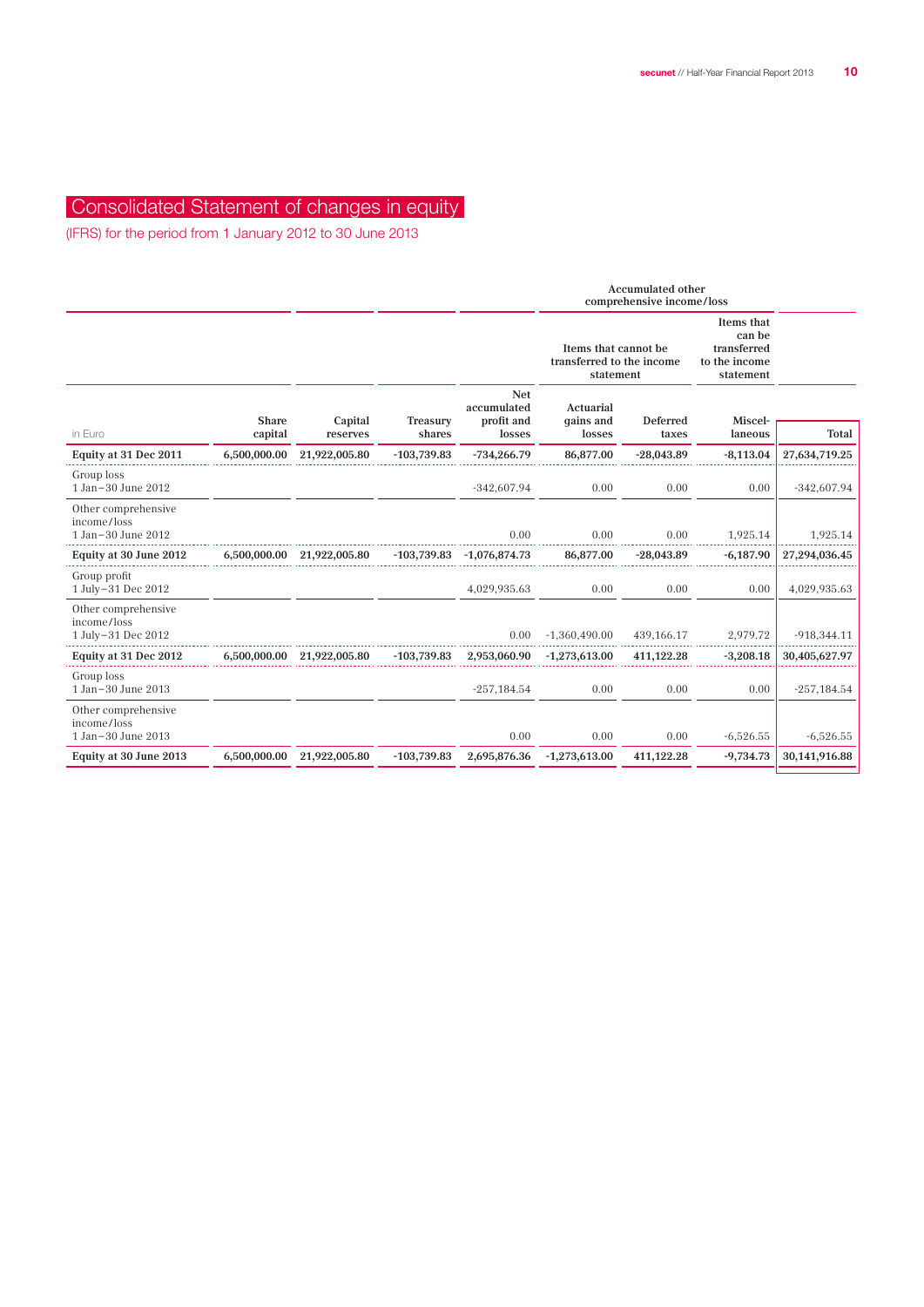## Explanatory report

The six-month financial report of secunet Security Networks dated 30 June 2013 was compiled in accordance with the regulations stipulated in the International Accounting Standard (IAS) 34 "Interim Report". This six-month report is condensed. It is to be read in conjunction with the IFRS Consolidated Financial Statements dated 31 December 2012 (Consolidated Financial Statements). This six-month report was approved by the Management Board of secunet Security Networks AG on 5 August 2013.

### Accounting principles

The consolidation principles and currency translation method for the period from 1 January to 30 June 2013 were in accordance with those in the Company's Consolidated Financial Statements for the 2012 financial year. The accounting and valuation methods were retained. The Consolidated Financial Statements of secunet Security Networks AG as at 31 December 2012 were produced on the basis of Articles 315 and 315a of the German Commercial Code (Handelsgesetzbuch, HGB) and in accordance with the International Financial Reporting Standards (IFRS) as they are to be applied in the European Union.

The figures shown in the consolidated balance sheet, consolidated income statement, consolidated statement of comprehensive income, consolidated cash flow statement and consolidated statement of changes in equity correspond to the normal course of business at secunet and do not include any extraordinary items.

A tax rate of 32.28% applies to the calculation of income taxes for national companies. Calculation of tax payable on income for foreign companies is based on the relevant rates of tax for those countries.

The preparation of the six-month report requires a series of assumptions and estimates on the part of the management. As a result, it is possible that the figures reported in the interim report deviate from the actual figures.

#### Consolidated group

In addition to secunet Security Networks, all subsidiaries whose financial and operating policies secunet has the power to govern are included in the Consolidated Financial Statements. In the reporting period and in the 2012 financial year, there were no minority interests in equity or in the (annual) profit or loss for the respective period.

Compared with 31 December 2012, the consolidated group was unchanged as at 30 June 2013. The two consolidated subsidiaries secunet s.r.o., Prague, Czech Republic, and secunet SwissIT AG, Solothurn, Switzerland, are in liquidation.

## Recently implemented accounting announcements

On 31 December 2012 secunet adopted IAS 19 revised 2011 early, which had been issued by the IASB in June 2011. The amendment was adopted into European law by the EU in June 2012. Earlier adoption is permissible.

In applying IAS 19 revised 2011, the Company is primarily changing the recognition of actuarial gains and losses. Up to the 2011 financial year, actuarial gains or losses were charged to the income statement if they exceeded 10% of the defined benefit obligation at the beginning of the period. On adopting the amendments to IAS 19 revised 2011, the Company now includes all actuarial gains and losses in the accumulated other consolidated result from the time of their creation without affecting the income statement.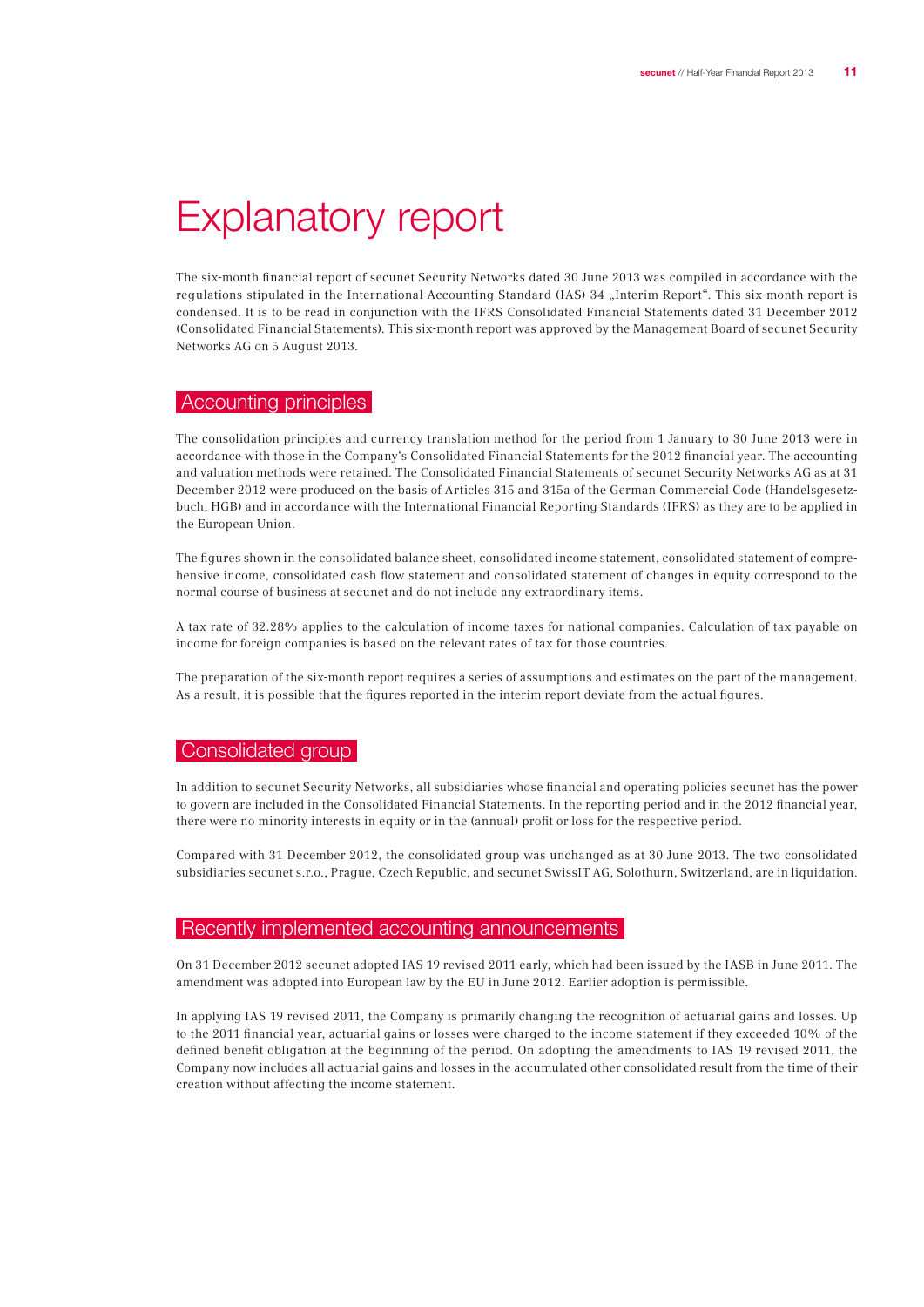| in Euro                                                    | 1 Jan 2012<br>reported | Amendment     | 1 Jan 2012<br>amended | 30 June 2012<br>reported | Amendment     | 30 June 2012<br>amended |
|------------------------------------------------------------|------------------------|---------------|-----------------------|--------------------------|---------------|-------------------------|
| <b>Total assets</b>                                        | 46,235,191.31          | 33,711.62     | 46,268,902.93         | 40,491,280.78            | 33,711.62     | 40,524,992.40           |
| of which deferred tax                                      | 308.218.16             | 33.711.62     | 341.929.78            | 633,777.60               | 33.711.62     | 667.489.22              |
| <b>Total liabilities</b><br>and provisions                 | 18,529,748.68          | 104.435.00    | 18.634.183.68         | 13,126,520.95            | 104,435.00    | 13,230,955.95           |
| of which<br>pension provisions                             | 2.097.460.00           | 104.435.00    | 2.201.895.00          | 2.218.738.00             | 104.435.00    | 2,323,173.00            |
| Total equity                                               | 27,705,442.63          | $-70,723.38$  | 27,634,719.25         | 27,364,759.83            | $-70,723.38$  | 27,294,036.45           |
| of which<br>Group loss carryforward                        | $-3,309,090.15$        | $-129.556.49$ | $-3,438,646.64$       | $-604.710.30$            | $-129,556.49$ | $-734,266.79$           |
| of which accumulated<br>other comprehensive<br>income/loss | $-8,113.04$            | 58,833.11     | 50,720.07             | $-6,187.90$              | 58,833.11     | 52,645.21               |

The amendments to IAS 19 Employee benefits must be applied retroactively. Accordingly, the adjusted prior year values and the balances carried forward as at 1 January 2012 were amended as follows:

In the context of adopting IAS 19 revised 2011, the recognition of interest expense from the pension provision was also amended. Previously, this was recorded in the operative result under expenses for employee benefits. From the 2012 financial year, this expense will be shown under the financial result. This achieves a better presentation. The figures from the comparison period for the previous year have been adjusted.

|                                         | $1 Jan -$<br>30 June 2012 |              | $1 Jan-$<br>30 June 2012 |
|-----------------------------------------|---------------------------|--------------|--------------------------|
| in Euro                                 | reported                  | Amendment    | amended                  |
| Revenue                                 | 25,306,654.94             | 0.00         | 25,306,654.94            |
| Cost of sales                           | $-21,452,934.82$          | 25.399.00    | $-21,427,535.82$         |
| Gross profit on sales                   | 3,853,720.12              | 25,399.00    | 3,879,119.12             |
| Selling expenses                        | $-2,875,129.12$           | 9,991.00     | $-2,865,138.12$          |
| General administrative costs            | $-1,743,300.29$           | 9.669.00     | $-1,733,631.29$          |
| Earnings from operating activities      | $-764,709.29$             | 45,059.00    | $-719,650.29$            |
| Earnings before interest and income tax | $-764,709.29$             | 45,059.00    | $-719,650.29$            |
| Interest income                         | 80,594.80                 | 0.00         | 80,594.80                |
| Interest expenses                       | $-1.571.76$               | $-45.059.00$ | $-46.630.76$             |
| Earnings before tax                     | $-685,686.25$             | 0.00         | $-685,686.25$            |
|                                         |                           |              |                          |

### Treasury shares

As at 30 June 2013, the Company held 30,498 treasury shares, the same figure as at 31 December 2012; this equates to 0.5% of its share capital.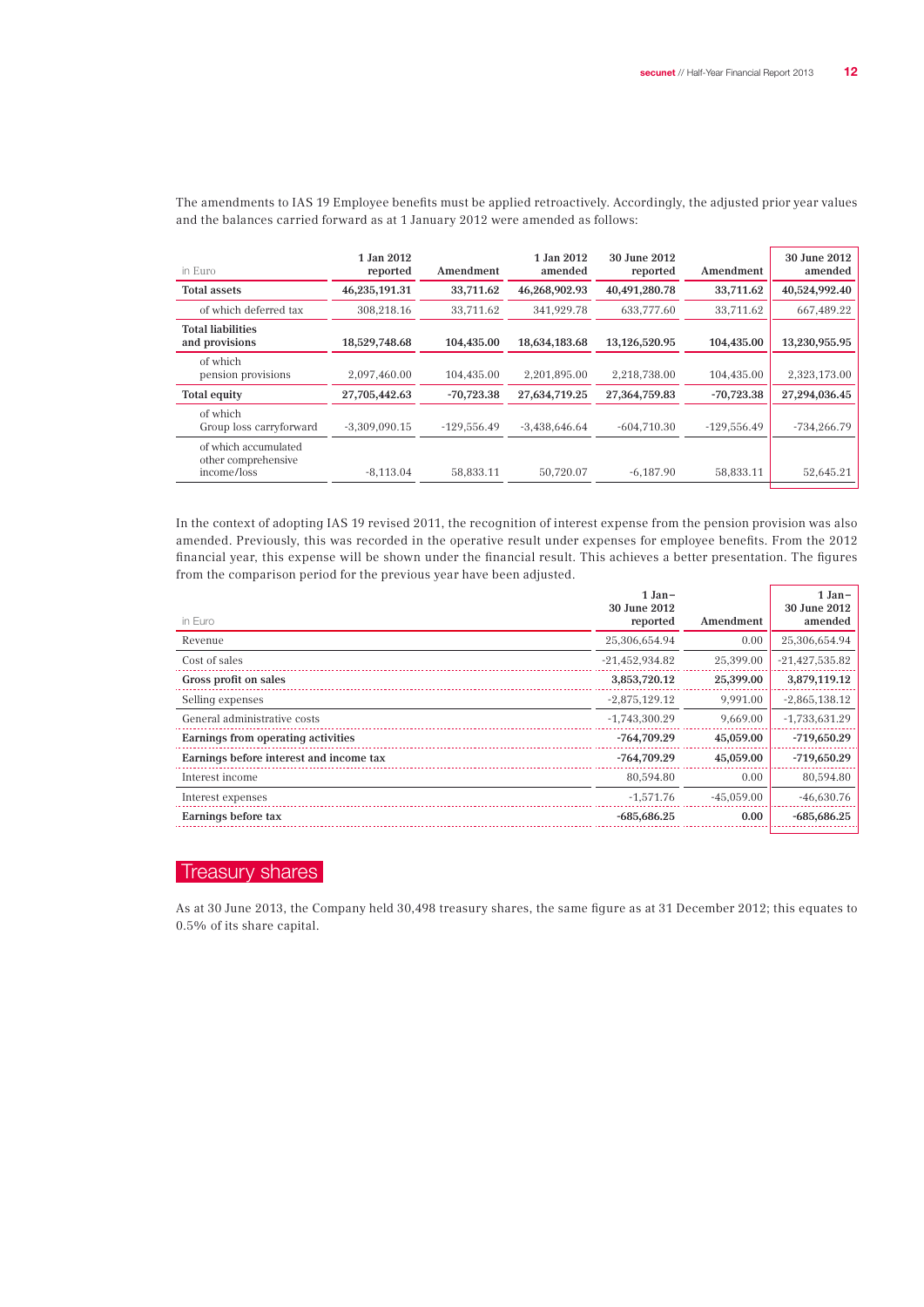### Segment reporting

At the beginning of the 2013 financial year, the secunet Group carried out an organisational restructuring and since then has been divided into two business units, Public Sector and Business Sector. Both business units are shown separately for the purposes of segment reporting, as they meet at least one of the quantitative thresholds defined in IFRS 8.13.

The Public Sector business unit has emerged from the consolidation of the former High Security and Government business units. Furthermore, the Support department which was located in the former Business Sector business unit has been affiliated to the Public Sector.

The Public Sector addresses the highly complex security requirements of authorities, the military and international organisations. The focus of its offering is High Security solutions and products based on the Secure Inter-Network Architecture, SINA, developed in conjunction with the German Federal Office for Information Security (Bundesamt für Sicherheit in der Informationstechnik, BSI). The Public Sector also supports authorities in Germany and abroad in all areas relating to eGovernment and IT security. These include, among other things, biometric solutions and electronic ID (eID) documents, the electronic health system (eHealth), security awareness and secure web solutions. This business unit also operates a BSI-certified evaluation laboratory for IT conformity.

The former Business Security and Automotive Security business units are consolidated into the Business Sector business unit.

In the Business Sector the focus is on security issues affecting companies in the private sector. Its product line includes identity management systems, qualified mass signature solutions for electronic invoicing, Public Key Infrastructures, mobile security and network security. In all areas, analyses, consulting and complete solutions are tailored to each customer's specific requirements. In addition, solutions to the specific IT security issues affecting the automotive industry are also supplied here.

In conjunction with this restructuring process, the redistribution of the goodwill acquired was carried out applying IAS 36.87 according to a relative valuation. It is distributed across the two business units as follows:

| in kEuro<br>____       |       |
|------------------------|-------|
| Public Sector          | 2,668 |
| <b>Business Sector</b> | 282   |
|                        | 2,950 |

Goodwill was allocated to the cash-generating units in accordance with the Group's management structure. These cashgenerating units represent the lowest reporting level in the Group at which goodwill can be monitored by the management for internal management purposes. Cash-generating units correspond to segments.

An impairment test was carried out on the new structure on 1 January 2013 in accordance with IAS 36.

In testing goodwill for impairment in accordance with IAS 36, the recoverable amount of the individual cash-generating units is determined by its value in use. A unit's value in use is calculated from the discounted cash flows of the respective unit. Cash flows are determined based on the EBIT determined as part of annual planning. This is forwarded to Noplat (net-operating-profit less adjusted taxes) and adjusted for depreciation and investments. A discount rate (WACC) of 10.8% was used for this calculation (31 December 2012: 10.8%). A risk-free interest rate of 4.00% (31 December 2012: 4.00%), a risk premium of 5.00% (31 December 2012: 5.00%) and a beta factor of 1.36 (31 December 2012: 1.36) are used to calculate the discount rate. Since the Company largely operates in the European Economic Area, only one consistent discount rate is used for all cash-generating units. The underlying projections employed are based on the new structure of the business units and cover a period of three years. They take into account past experiences and the management's expectations regarding the future development of the market, while also considering growth in the detailed planning period. Projections further into the future are made by extrapolating cash flows in perpetuity factoring in a growth rate of 0.5% (31 December 2012: without growth rate) for value in use.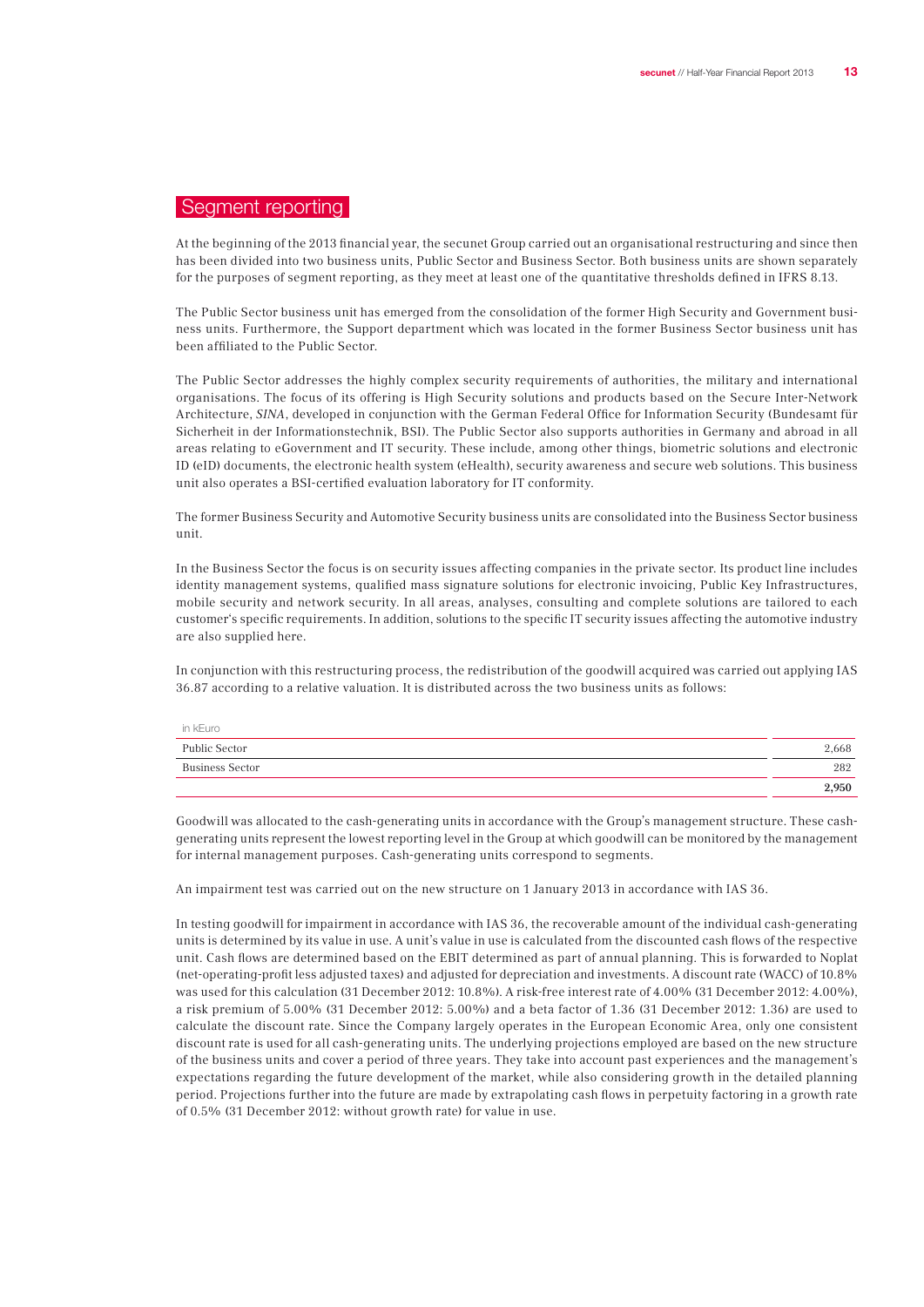As the discounted cash flows exceeded the carrying amounts of the goodwill, no impairment of goodwill was necessary. As part of a sensitivity analysis, the discount premium was increased by 1% and flat-rate discounts of 10% were applied to the expected cash flows from the individual cash-generating units. Even under these conditions there was no need for impairment with regard to any of the goodwill allocated to the cash-generating units.

| Segment report H1 2013<br>in kEuro | Public    | <b>Business</b> | secunet<br>H <sub>1</sub> 2013 |
|------------------------------------|-----------|-----------------|--------------------------------|
| Seqment revenue                    | 20,083    | 7,238           | 27,321                         |
| Cost of sales                      | $-16,016$ | $-5,770$        | $-21,786$                      |
| Selling expenses                   | $-2,855$  | $-1,277$        | $-4,132$                       |
| Research and development costs     |           | $\theta$        | 1                              |
| Administrative costs               | $-1,289$  | $-420$          | $-1,709$                       |
| Seqment result (EBIT)              | $-76$     | $-229$          | $-305$                         |
| Interest result                    |           |                 | $-39$                          |
| Group profit before tax            |           |                 | $-344$                         |
|                                    |           |                 |                                |
| Goodwill                           | 2,668     | 282             | 2,950                          |

| Segment report H1 2012<br>in kEuro | Public         | <b>Business</b> | secunet<br>H <sub>1</sub> 2012 |
|------------------------------------|----------------|-----------------|--------------------------------|
| Seqment revenue                    | 19,326         | 5,981           | 25,307                         |
| Cost of sales                      | $-16,532$      | $-4,920$        | $-21,452$                      |
| Selling expenses                   | $-2,156$       | $-719$          | $-2,875$                       |
| Research and development costs     | $\overline{0}$ | $\mathbf{0}$    | $\overline{0}$                 |
| Administrative costs               | $-1,279$       | $-464$          | $-1,743$                       |
| Seqment result (EBIT)              | $-641$         | $-122$          | $-763$                         |
| Interest result                    |                |                 | 42                             |
| Group profit before tax            |                |                 | $-721$                         |
|                                    |                |                 |                                |
| Goodwill                           | 2,668          | 282             | 2,950                          |

The previous year's figures have been adapted to the modified segmentation.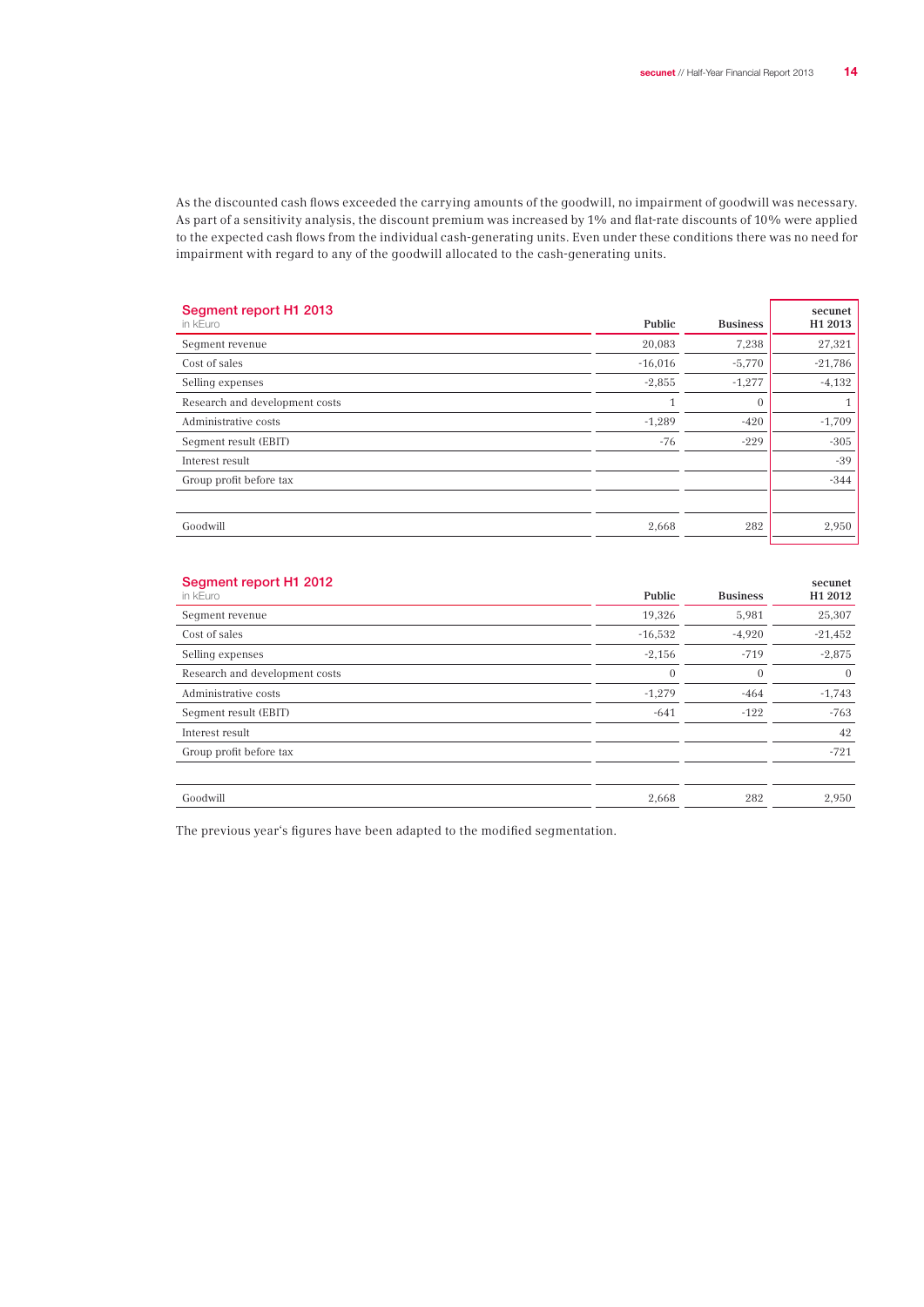The transfer prices are essentially in line with the prices for third-party transactions.

The accounting principles for the segments are identical to those used for the Consolidated Financial Statements. Using apportionments, expenses (e.g. overhead costs) that are not directly allocable to the reportable segments are allocated to the reportable segments. The segments are managed on the basis of the segment result.

With the exception of non-essential components, the segments' assets are focused on the domestic market. There were no significant changes to the segment assets as at the reporting date.

### Related party disclosures

The consolidated companies within the secunet Group have an association with their main shareholder, Giesecke & Devrient GmbH, Munich, in the course of their normal business activities. All transactions are conducted in accordance with normal market practice.

In the first six months of 2013, no Management Board members were promised or granted any benefits by a third party in respect of their activity as members of the Management Board. In the first six months of 2013, the members of the Supervisory Board did not receive any other remuneration (over and above the Supervisory Board remuneration as regulated in the Articles of Association of secunet Security Networks) or benefits for services provided personally, in particular consulting and agency services. Neither the members of the Management Board nor the members of the Supervisory Board received any loans from the Company.

### Events after the end of the interim reporting period

There were no significant events after the reporting date.

Essen, 5 August 2013

Dr Rainer Baumgart Willem Bulthuis Thomas Pleines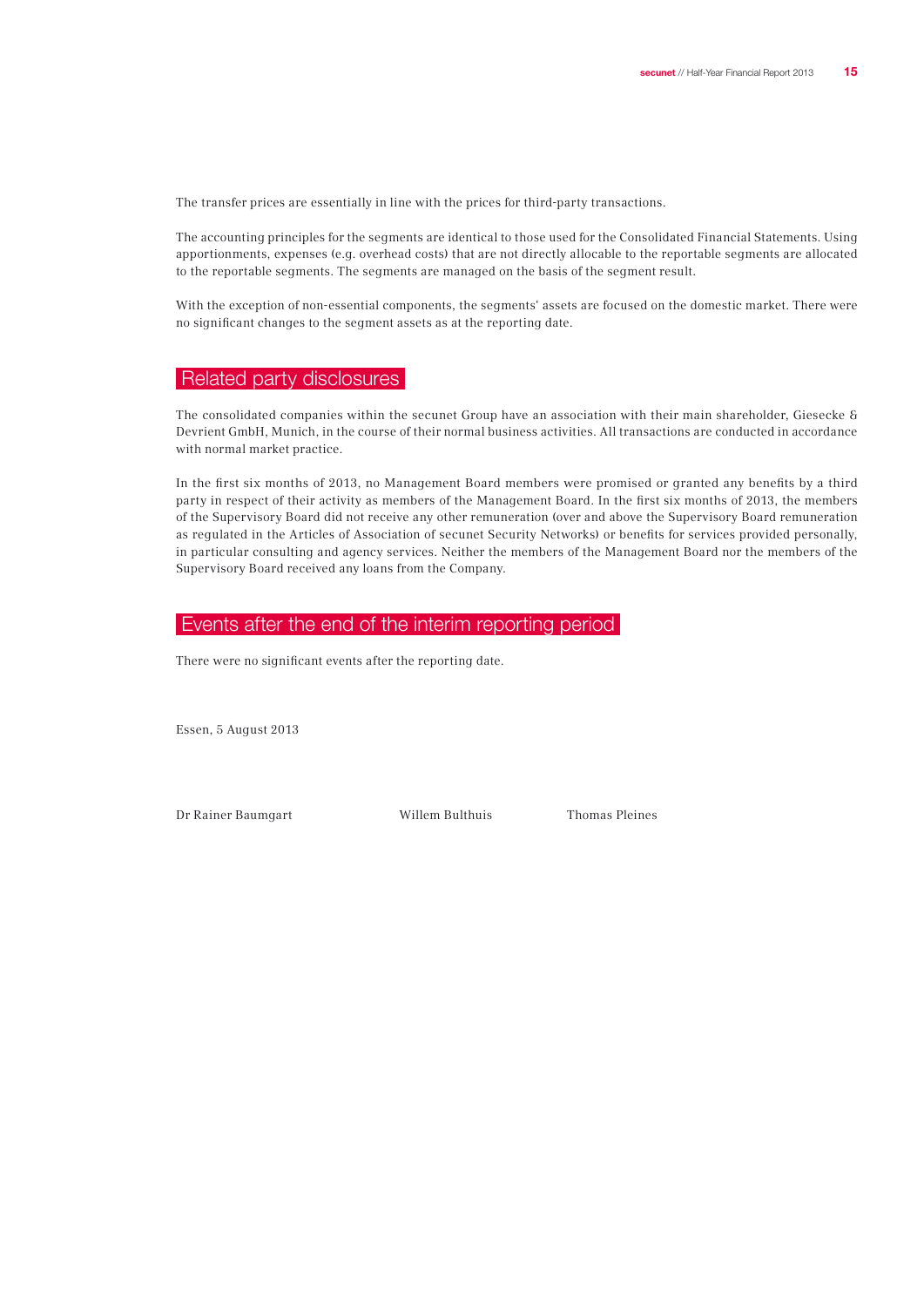## Review Report

## To secunet Security Networks AG

We have reviewed the Condensed Consolidated Interim Financial Statements, comprising the consolidated balance sheet, the consolidated income statement, the consolidated statement of recognised income and expenses, the consolidated cash flow statement, the consolidated statement of changes in equity and selected explanatory notes, together with the Interim Group Management Report of secunet Security Networks AG, Essen, for the period from 1 January to 30 June 2013, which are the components of the half-year financial report pursuant to Section 37w of the German Securities Trading Law (WpHG). The Company's legal representatives are responsible for the preparation of the Condensed Consolidated Interim Financial Statements in accordance with the IFRS standards for interim reporting as applicable in the EU, and of the Interim Group Management Report in accordance with the provisions of the German Securities Trading Law applicable to interim group management reports. Our responsibility is to issue a review report on the Condensed Consolidated Interim Financial Statements and on the Interim Group Management Report based on our review.

We conducted our review of the Condensed Consolidated Interim Financial Statements and the Interim Group Management Report in accordance with the generally accepted standards for the review of financial statements in Germany promulgated by the Institut der Wirtschaftsprüfer (IDW). These standards require that we plan and perform the review to obtain some degree of certainty, through critical evaluation, that the Condensed Consolidated Interim Financial Statements have been prepared, in all material respects, in accordance with the IFRS applicable to interim financial reporting as they apply in the EU and that the Interim Group Management Report has been prepared, in all material respects, in accordance with the provisions of the German Securities Trading Law applicable to interim group management reports. A review is limited primarily to inquiries of company personnel and analytical procedures and thus provides less assurance than an audit. Since, in accordance with the terms of our engagement, we have not performed a financial statement audit, we cannot express an audit opinion.

On the basis of our review, no matters have come to our attention that cause us to presume that the Condensed Consolidated Interim Financial Statements have not been prepared, in all material respects, in accordance with the IFRS applicable to interim financial reporting as they apply in the EU nor that the Interim Group Management Report has not been prepared, in all material respects, in accordance with the provisions of the German Securities Trading Law applicable to interim group management reports.

Essen, 6 August 2013

KPMG AG Wirtschaftsprüfungsgesellschaft

Auditor Auditor

Salzmann Krecher